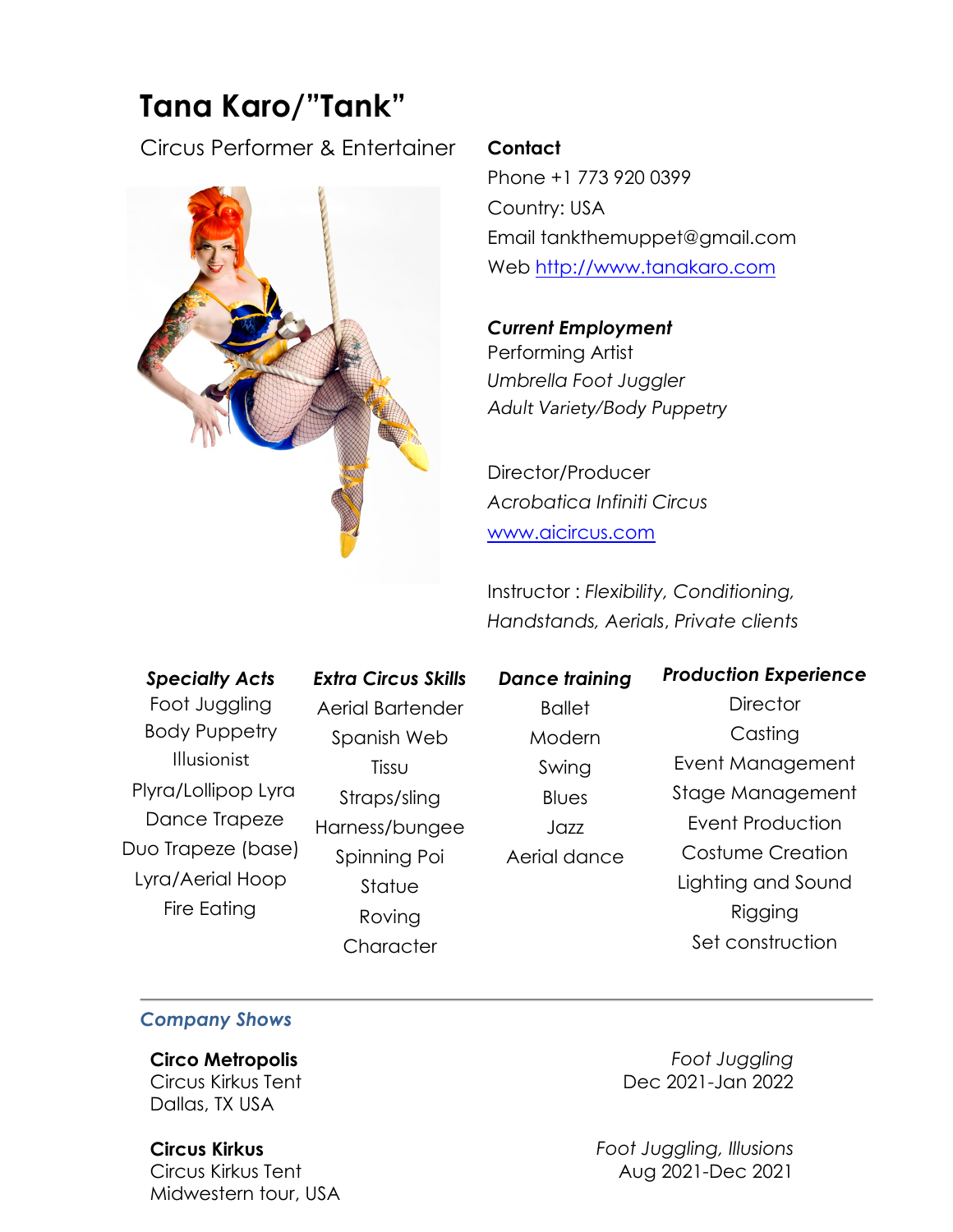*Acrobats of Shanghai*  Grand Shanghai Theater Branson, MO

*Foot Juggling Aug 2020-Aug 2021*

*Acrobatica Infiniti Circus*  USA & Canada

*Wuqiao Acrobatics Troupe* Wuqiao, China Lunar New Year Celebration *Creator, producer, performer* 2015 - Current

> *Aerial Hoop* Jan-Feb 2019

Jan 2014-May 2015

*"Tana Karo: Enchantress of the Elements" Lead role magician /aerialist* Carnival Cruise Lines Produced by Kevin & Caruso

**"Pacific Cirque" –** *La Vignette, Transformations, Glow*  P&O Cruises/Pacific Pearl

**Kaos Kreepshow** Byron Bay Blues Festival, AUS Directed by Lilikoi Kaos

**NICA Showcase 2009**  Melbourne, AUS Dir. Megan Jones

**NICA: At First Sight**  Melbourne, AUS Dir. Gavin Robbins

**Walking Whale Circus**  Melbourne Museum Dir. Matt Wilson

**Do Not Pass Go** Melbourne, AUS Dir. Matt Wilson *Dance Trapeze, Foot* 

*Juggling, Fire, Spanish Web, Bungees, Juggling* April-Nov 2013

*Foot Juggling, Fire Eating, Body Stapling, Angle grinding,* April 2010

*Dance Trapeze, Character* Dec 2009

> *Foot Juggling, Dance Trapeze, Character* March – April 2009

*Dance trapeze, singing, dance, group acrobatics, ensemble performances*

> *Dance trapeze, Foot juggling, ensemble*  June 2008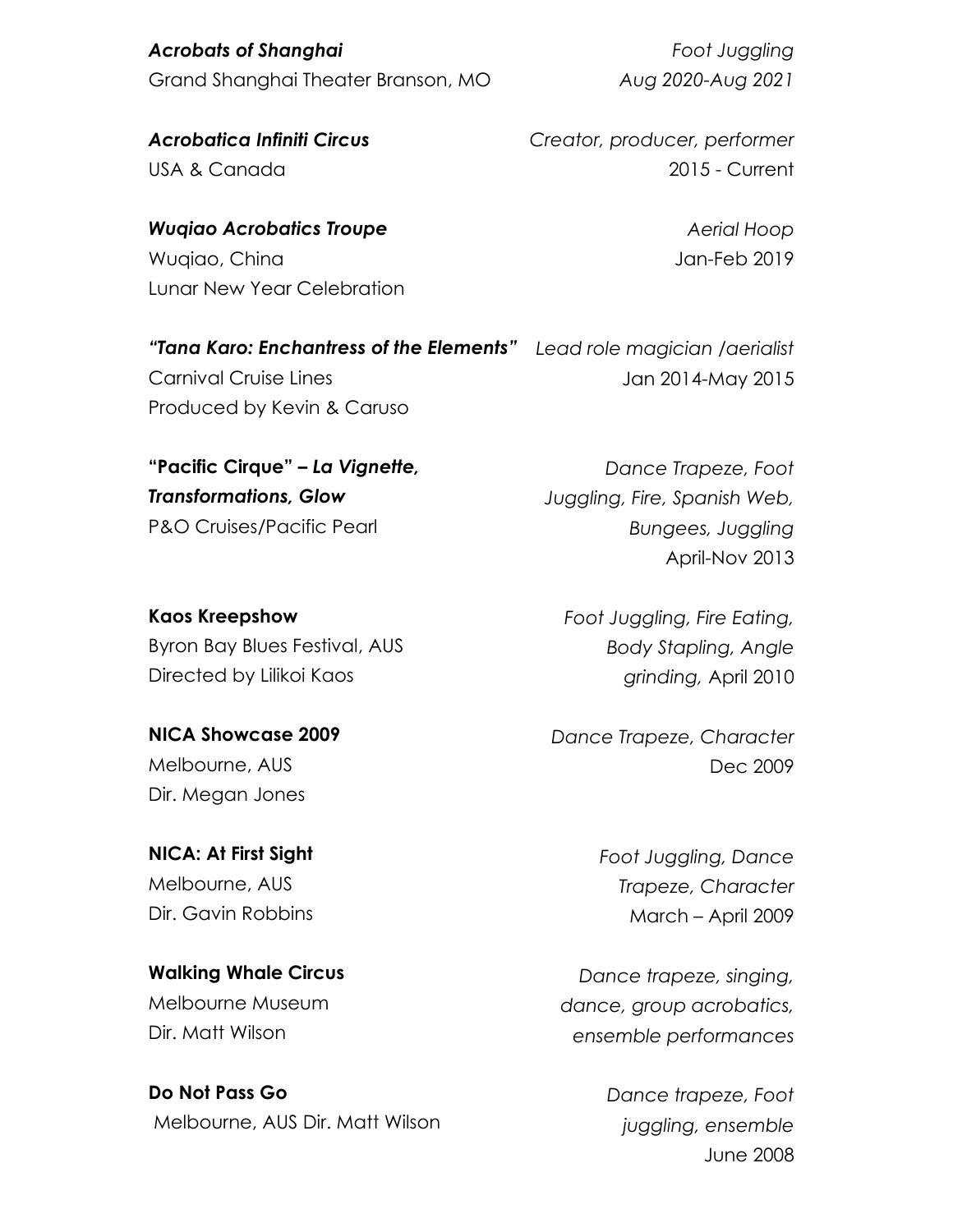**Synesthesia**  Melbourne, AUS

*Group Bike, Acrobatics, Chinese Pole, ensemble*  June 2007

# **Aloft Aerial Dance**

*Rolling Blackouts*  Chicago, USA Dir. Shayna Swanson Dance, Trapeze, Sling, Acrobatics, ensemble Sept 2005

#### *Festivals, Large Events*

**Austin Jugglefest Madfest Juggling Festival Cirque Du Sylvee Nashville Fringe Festival Amsterdam Burlesque Festival Moisture Festival Melbourne Circus Festival Fetish Factory Halloween Ball London Burlesque Festival Tasmanian Circus Festival RSVP Entertainment Expo The Fetish Expo Melbourne Comedy Festival Gala**

#### *Corporate Events*

*Spiegelworld Las Vegas Union League Club Chicago* **Marriott Hotel Chicago Navy Pier Chicago Cellmark Sideshow (City Hall) Fairmont Hotel The Drake Hotel SOHO House Chicago 300 N. Lasalle St. Chicago MCA Chicago Carnivale Chicago Superbowl/Playboy VIP Party Indianapolis**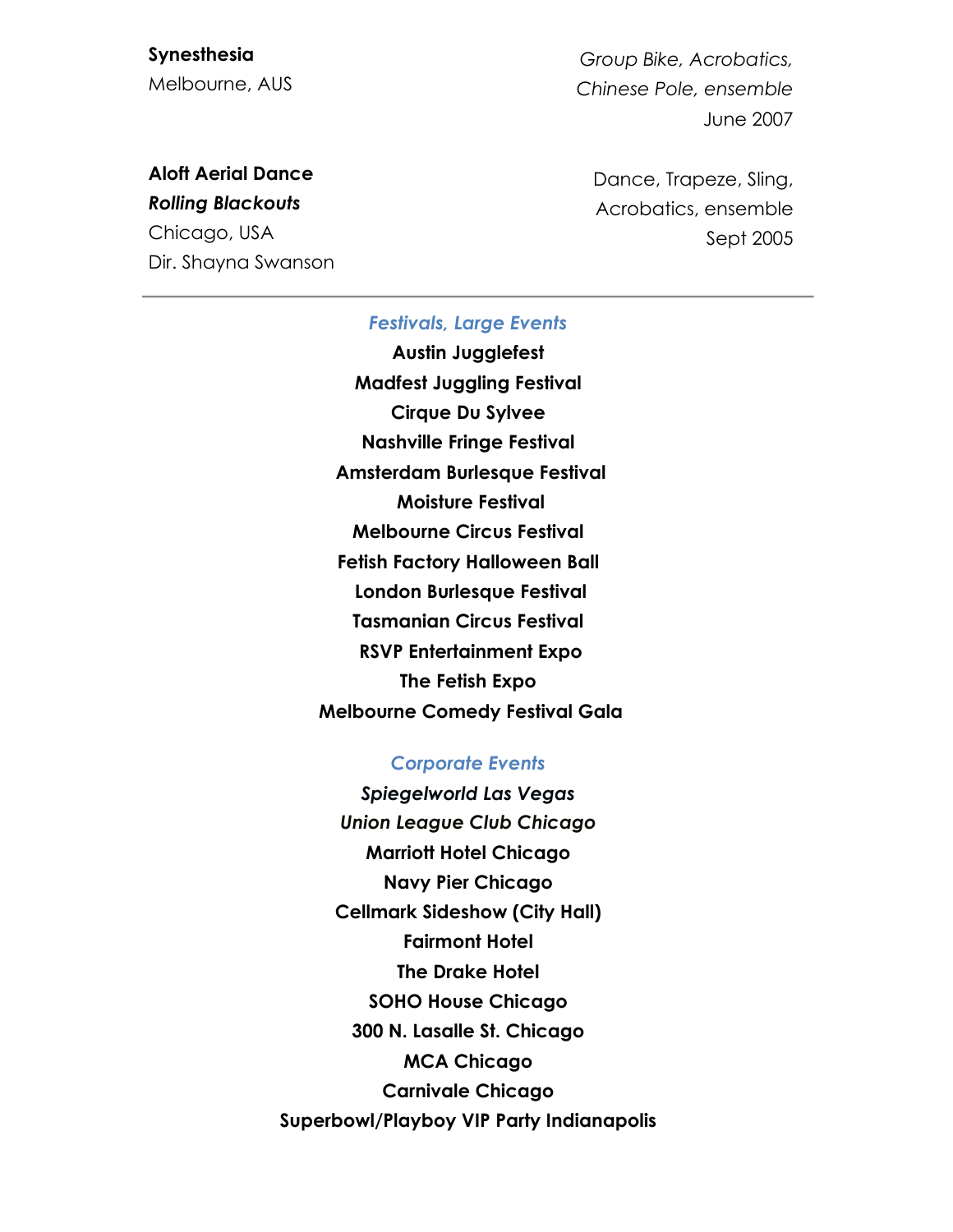# **Navy Pier Carnival Chicago Lexington Hotel Kentucky Peninsula Hotel Chicago Crown Casino Melbourne**

### *Cruises*

**Carnival Cruise**, *"Tana Karo: Enchantress of the Elements" Illusionist, full show.* 2014 - 2015 **P&O Cruises,** Pacific Cirque – *Dance Trapeze, Foot Juggling, Fire, Spanish Web, Bungees, Juggling*. April - Nov 2013 **P&O Cruises**, featured soloist – *Dance Trapeze, Roving, Teaching,* May-July 2010

## *Cabarets*

**House Of Yes** New York **Unbridled at Untitled** Chicago **Alhambra presents Mysteriosa** Chicago **The Drifter** Chicago **Comedy Bar** Chicago **El Circo Cheapo Cabaret** Chicago **Black Cherry Burlesque** Sydney **Hellfire Club** Sydney **Red Bennies Cabaret** Melbourne **Hi-Ball Burlesque** Melbourne **Gorelesque** Melbourne **Dr. Sketchy's Anti-Art School** Melbourne **The Ruby Review** Melbourne **Burley-queue** Melbourne **Cabaret Vertigo,** NICA Melbourne **Aloft Loft Cabaret** Chicago **Blonde On The Rocks** Melbourne **Hellfire Resurrection** Melbourne **The Fetish Ball,** Christchurch NZ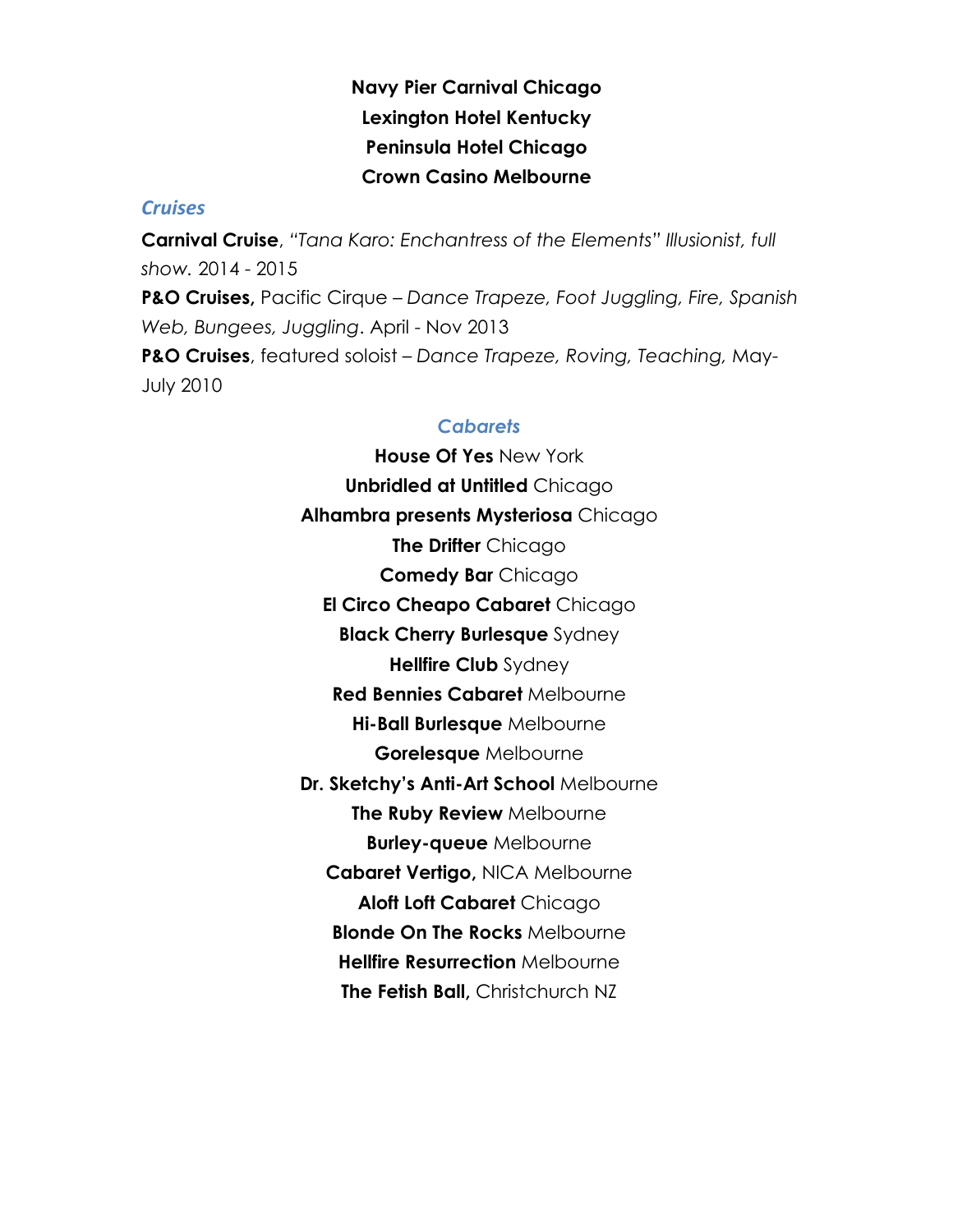### *Teaching Skills & Experience*

| General           | <b>Aerials</b> | Manipulation    | <b>Equilibristics</b> |
|-------------------|----------------|-----------------|-----------------------|
| Conditioning      | Advanced:      | Advanced:       | Tightwire             |
| Flexibility       | Static Trapeze | Foot Juggling   | Slack Rope            |
| <b>Handstands</b> | Single Point   |                 | Rola bola             |
| Adult Tumbling    | Swinging       | Basic:          | <b>Stilts</b>         |
| Acro-balance      |                | 3 balls         | Walking globe         |
| Group games       | Intermediate:  | 3 clubs         |                       |
| <b>Trampoline</b> | Tissu/Silks    | Club passing    |                       |
|                   | Aerial Ring    | Devil sticks    |                       |
|                   | Cloudswing     | Diablo          |                       |
|                   | Rope           | Hula Hoops      |                       |
|                   | Harness        | Scarves         |                       |
|                   |                | Spinning plates |                       |

### **Teaching Employment**

Private Instructor -- 2011 - Current Monkey Aerial Arts – 04.19 - 03.20 Catalyst Movement Studio – 09.17 – 09.18 Chicago Academy of Pole and Dance -- 09.16 – 09.17 Aloft Circus Arts -- 03.11 – 04.13 NICA Short Course trainer – 01.10 – 03.11

# **Teaching Curriculum**

Advanced/Intermediate Aerials, Swinging Trapeze, Flexibility, Dance Trapeze, Aerial Prep and Conditioning, Foot Juggling, Handstands, and General Circus Skills Private Lessons in Body Conditioning, Handstands, and Flexibility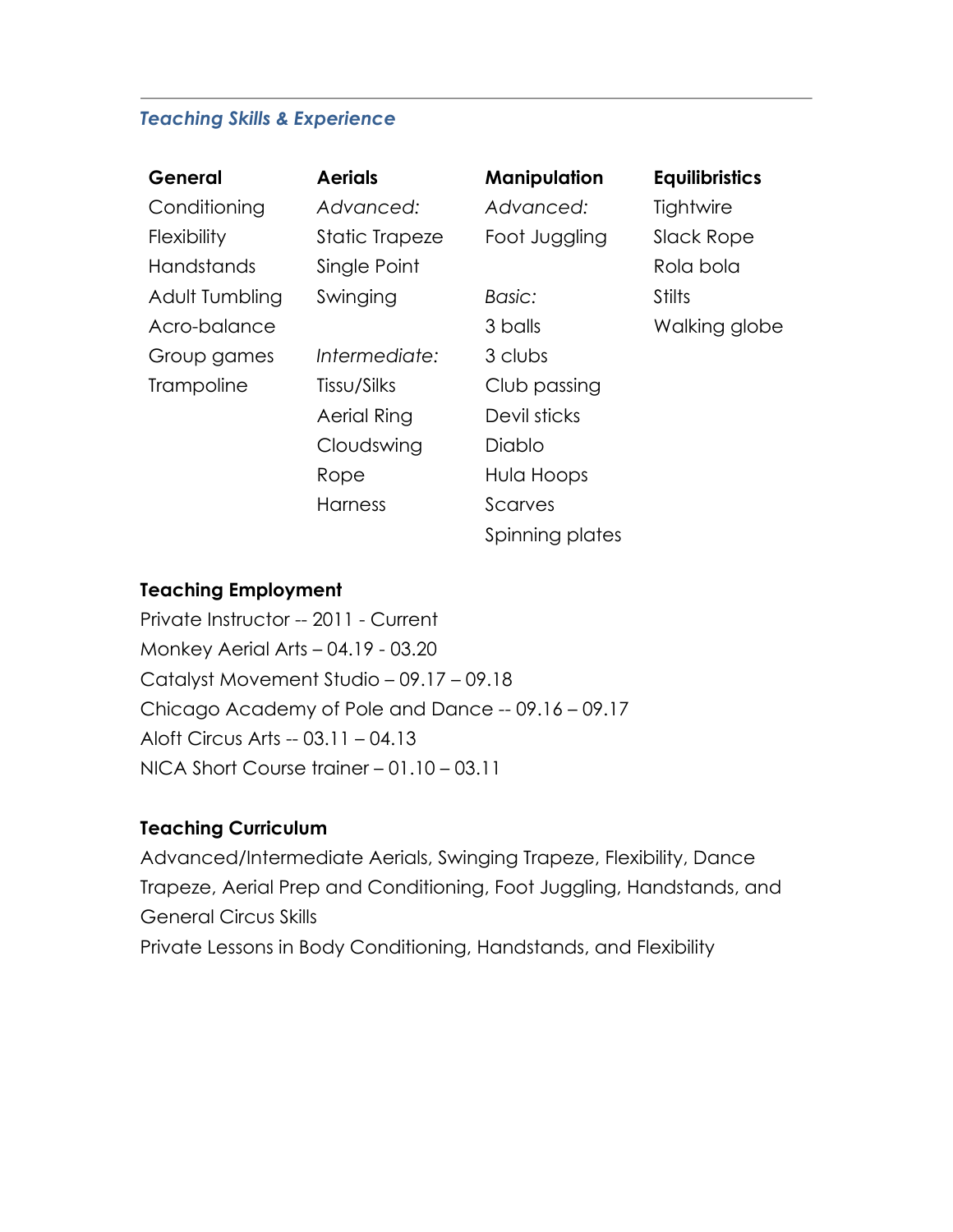# *Training*

| <b>Wugiao Acrobatics School</b><br>(private instructor)<br>Foot Juggling (umbrellas, barrel, table)                                                      | Wuqiao, China<br>2018-2019    |
|----------------------------------------------------------------------------------------------------------------------------------------------------------|-------------------------------|
| <b>Private Instruction</b><br>Sarah Poole - Dance Trapeze<br>Itzel Viruega – Dance Trapeze<br>Jonathan Fortin - Straps                                   | Montreal, Canada<br>2012      |
| <b>National Institute of Circus Arts (NICA)</b><br><b>Bachelors Degree in Circus Arts</b><br>Dance trapeze<br>Static & Swinging Trapeze<br>Foot Juggling | Melbourne, AUS<br>2007 - 2010 |
| <b>CircoArts</b>                                                                                                                                         | Christchurch, NZ              |
| Diploma In Circus Arts                                                                                                                                   | 2006                          |
| <b>Aloft Aerial Dance</b>                                                                                                                                | Chicago, IL USA               |
| Performing Company Member                                                                                                                                | $2003 - 2005$                 |
| <b>Columbia College Dance</b>                                                                                                                            | Chicago, IL USA               |
| Ballet, Swing, Modern                                                                                                                                    | $2003 - 2004$                 |
| <b>Point Park College Dance</b>                                                                                                                          | Pittsburgh, PA USA            |
| <b>Advanced Ballet</b>                                                                                                                                   | $1999 - 2002$                 |
| <b>Colorado Ballet</b>                                                                                                                                   | Denver, CO USA                |
| Pre-professional Ballet                                                                                                                                  | Summer 1999                   |
| <b>Slavjane Folk Dance</b>                                                                                                                               | Pittsburgh, PA USA            |
| Carpatho-Rusyn Dance Troupe                                                                                                                              | $1993 - 2000$                 |

**Pittsburgh Ballet Theater**  Pre-Professional Ballet & Jazz

Pittsburgh, PA USA 1993 - 1999